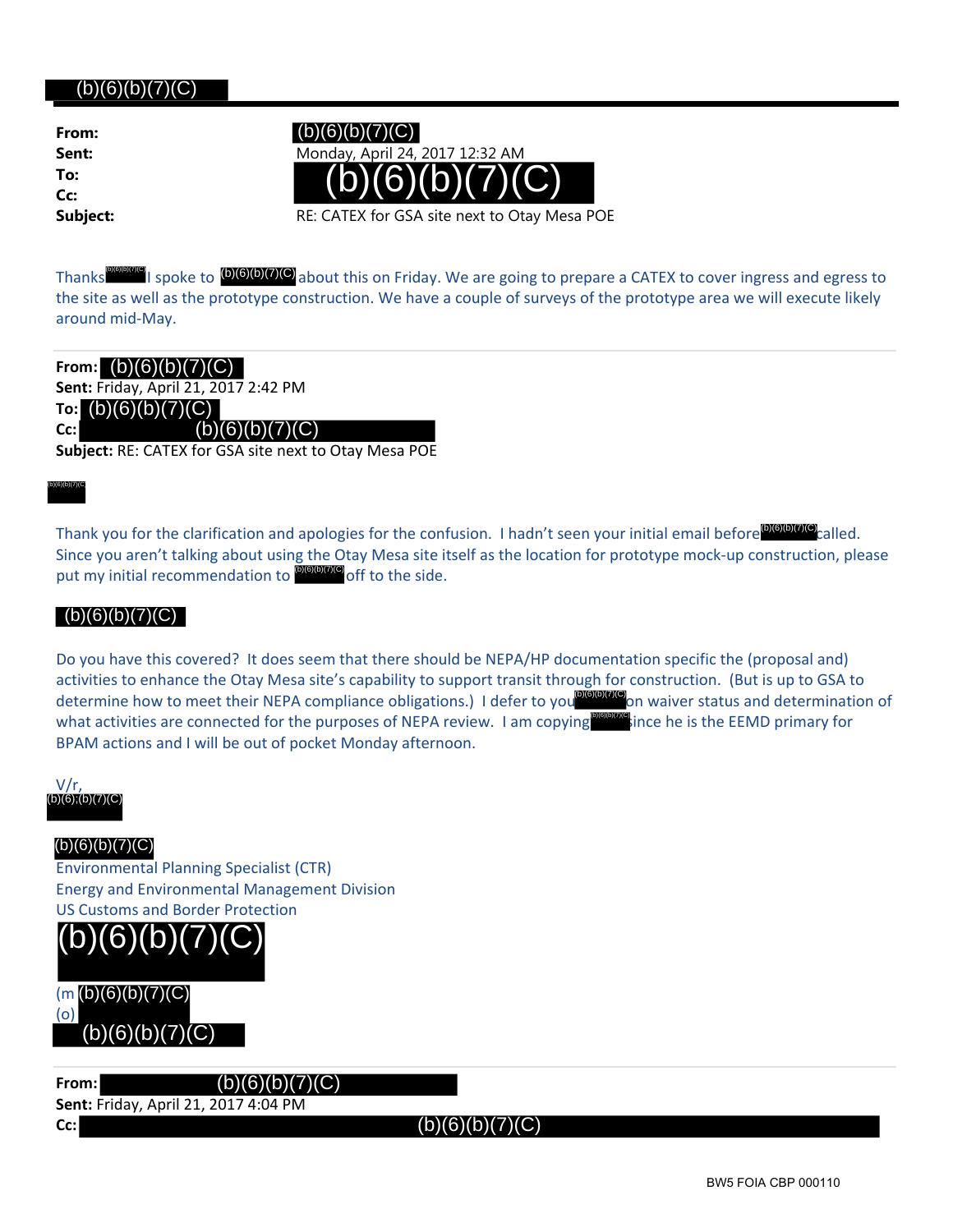### (b)(6)(b)(7)(C)

**Subject:** Re: CATEX for GSA site next to Otay Mesa POE

Any CATEX needs to reference access to border road and not mention prototypes

Sent using OWA for iPhone

### From:  $(b)(6)(b)(7)(C)$

**Sent:** Friday, April 21, 2017 4:00:37 PM

Cc: (b)(6)(b)(7)(C)

**Subject:** Re: CATEX for GSA site next to Otay Mesa POE

 $\mathcal{D}(6)(b)(7)(C)$  probably has info regarding the potential waiver. Issue is I need to do some work in prep on this site before prototyoes

Sent using OWA for iPhone

**From:**

**Sent:** Friday, April 21, 2017 3:18:45 PM

**To:**  $(b)(6)(b)(7)(C)$ 

**Cc:**

**Subject:** [EXTERNAL] RE: CATEX for GSA site next to Otay Mesa POE

 (b)(6)(b)(7)(C)

There is much that can be recycled from the Tent Cities CATEX. I have all the backup material that was mined in preparation for the CATEX. I am sure that<sup>(b)(6)(b)(7)(C)</sup>is quite familiar with the site, and may have gone to it when the last survey for burrowing owls was performed. **From: \text{[G]}(\text{[G]}(\text{[G]}(\text{[G]}(\text{[G]}(\text{[G]}(\text{[G]}(\text{[G]}(\text{[G]}(\text{[G]}(\text{[G]}(\text{[G]}(\text{[G]}(\text{[G}(\text{[G]}(\text{[G]}(\text{[G]}(\text{[G]}(\text{[G]}(\text{[G}(\text{[G]}(\text{[G]}(\text{[G]}(\text{[G]}(\text{[G]}(\text{[G]}(\text{[G]}(\text{[G]}(\text{[G]}(\text{[G]}(\text{[G]}(\text{[G]}(\text{[G]}(\text{[G]}(\text{[G]}(\text{** 

(b)(6)(b)(7)(C) the EEMD liaison to FOF, and I had a discussion about the NEPA requirements for the fence prototypes. He has suggested that CATEX B9 might be most suitable:

\*B9 Acquisition, installation, operation, or evaluation of physical security devices, or controls to enhance the physical security of existing critical assets and the eventual removal and disposal of that equipment in compliance with applicable requirements to protect the environment. Examples include, but are not limited to:

- (a) Motion detection systems,
- (b) Use of temporary barriers, fences, and jersey walls on or adjacent to existing facilities or on land that has already been disturbed or built upon,
- (c) Impact resistant doors and gates,
- (d) X-ray units,
- (e) Remote video surveillance systems,
- (f) Diver/swimmer detection systems, except sonar,
- (g) Blast/shock impact-resistant systems for land based and waterfront facilities,
- (h) Column and surface wraps, and
- (i) Breakage/shatter-resistant glass.

Coordination with the CA SHPO will be required, but we think they will be able to respond very quickly (<week). The site was surveyed for archaeology in 2009, and nothing was found. We used the "credible threat" clause in the SW Border PA for the tent cities, and are preparing the after action report now.  $(b)(6)(b)(7)(C)$  has a good relationship with the CA SHPO, and has coordinated numerous projects with them, and she is available to lend a hand.

Let us know how we can assist BPAM.